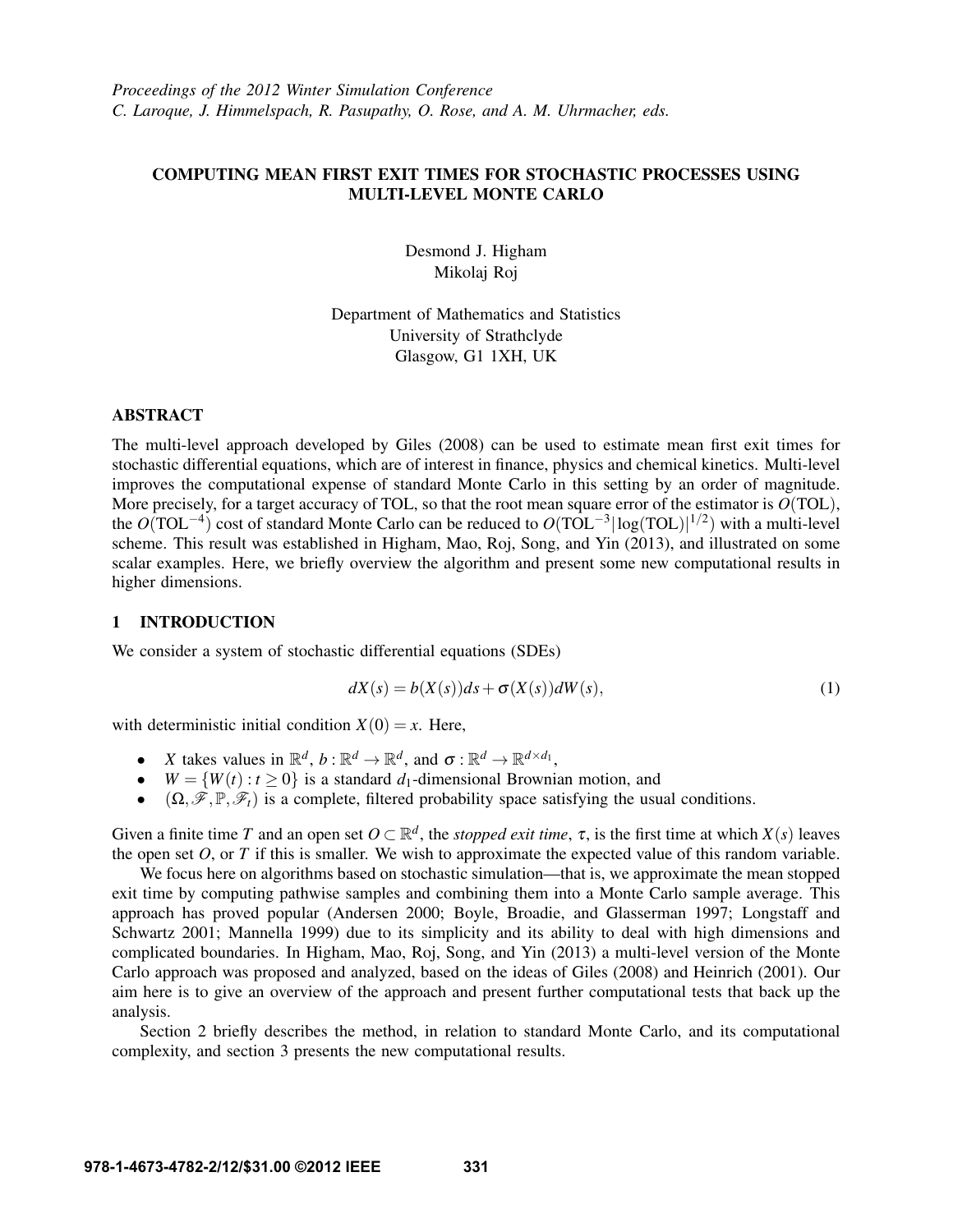### 2 THE MULTI-LEVEL ALGORITHM

We use the basic, fixed stepsize, Euler–Maruyama method to simulate paths of the SDE (1). In the setting of standard Monte Carlo, we let ν [*i*] denote the exit time sample arising from the *i*th path; that is, the minimum of (a) first time point at which the numerical solution leaves the region, and (b) the finite time limit *T*. The sample average over *N* independent paths then has the form

$$
\mu = \frac{1}{N}\sum_{i=1}^N \mathsf{v}^{[i]}.
$$

The overall error divides naturally into two parts,

$$
\mathbb{E}[\tau] - \mu = \mathbb{E}[\tau - \nu + \nu] - \mu = (\mathbb{E}[\tau - \nu]) + (\mathbb{E}[\nu] - \mu).
$$

- The bias: that is, the weak error of the numerical method in terms of its ability to approximate the mean stopped exit time of the SDE. Results in Gobet and Menozzi (2004), Gobet and Menozzi (2007), Gobet and Menozzi (2010) show that this term is  $O(h^{\frac{1}{2}})$  for a stepsize *h*.
- **The statistical error:** which scales like  $O(1/\sqrt{N})$  from the perspective of confidence interval width; see, for example, (Glasserman 2004).

Whether we measure computational cost in terms of

- the total number of evaluations of the coefficients  $b(\cdot)$  or  $\sigma(\cdot)$ , or
- the number of pseudo-random number calls to obtain the Brownian increments for Euler–Maruyama,

we arrive at the conclusion that the expected computational cost of each path is proportional to *h*<sup>-1</sup>. Letting TOL denote the target level of accuracy, in terms of confidence interval width, so that the root mean square error is  $O(TOL)$ , we require  $O(h^{\frac{1}{2}}) \sim TOL$  in order to control the weak error and 1/ √ *N* ∼ TOL to control the statistical error. The overall expected computational cost of the standard Monte Carlo method therefore scales like  $Nh^{-1} = O(TOL^{-4})$ .

The multi-level version uses a range of different stepsizes of the form  $h_l = M^{-l}T$ , for  $l = 0, 1, 2, ..., L$ , where *M* is a fixed integer. (For all examples here we use  $M = 4$ .) At the most refined level, where  $h_L = M^{-L}T$ , we make the bias in the discretization method match the target accuracy of *O*(TOL) by forcing  $L = \frac{\log TOL^{-2}}{\log M}$  $\frac{\log TOL^{-2}}{\log M}$ . Letting  $v_l^{[i]}$  $\frac{d}{dt}$  denote the Euler-Maruyama stopped exit time for each independent path *i* using stepsize *h<sup>l</sup>* , our overall approximation then takes the form

$$
\mu = Z_0 + \sum_{l=1}^{L} Z_l = \frac{1}{N_0} \sum_{i=1}^{N_0} v_0^{[i]} + \sum_{l=1}^{L} \frac{1}{N_l} \sum_{i=1}^{N_l} \left( v_l^{[i]} - v_{l-1}^{[i]} \right).
$$

A key additional fact is that the two samples  $v_l^{[i]}$  $v_l^{[i]}$  and  $v_{l-}^{[i]}$ *l*−1 come from the same Brownian path at two different levels of resolution. So generally, while independent Brownian paths are used at different levels *l*, within any particular level *l*, for  $l > 0$ , the pair  $v_l^{[i]}$  $\mathbf{v}_l^{[i]}$  and  $\mathbf{v}_{l-}^{[i]}$  $\frac{u_1}{l-1}$  comes from the same path.

It is shown in Higham, Mao, Roj, Song, and Yin (2013) that a particular choice of samples-per-level, *N<sup>l</sup>* , given by (2) below, leads to a method with the required user-specified accuracy of TOL having complexity  $O(TOL^{-3}|\log(TOL)|^{1/2})$ . This gives an almost  $O(TOL^{-1})$  improvement over standard Monte Carlo.

We refer to Giles (2008) and the growing amount of follow-up literature for intuition about how the multi-level approach adds value, and to Higham, Mao, Roj, Song, and Yin (2013) for more details about the specific context of mean exit time computation. However, we make the important point that the success of the multi-level method relies on both the strong and weak convergence properties of the Euler–Maruyama method, despite the fact that a weak approximation is under investigation. Hence, the crucial step in the analysis was to establish the strong convergence rate of the Euler–Maruyama method in terms of its ability to approximate a hitting time. We recall this result from Higham, Mao, Roj, Song, and Yin (2013).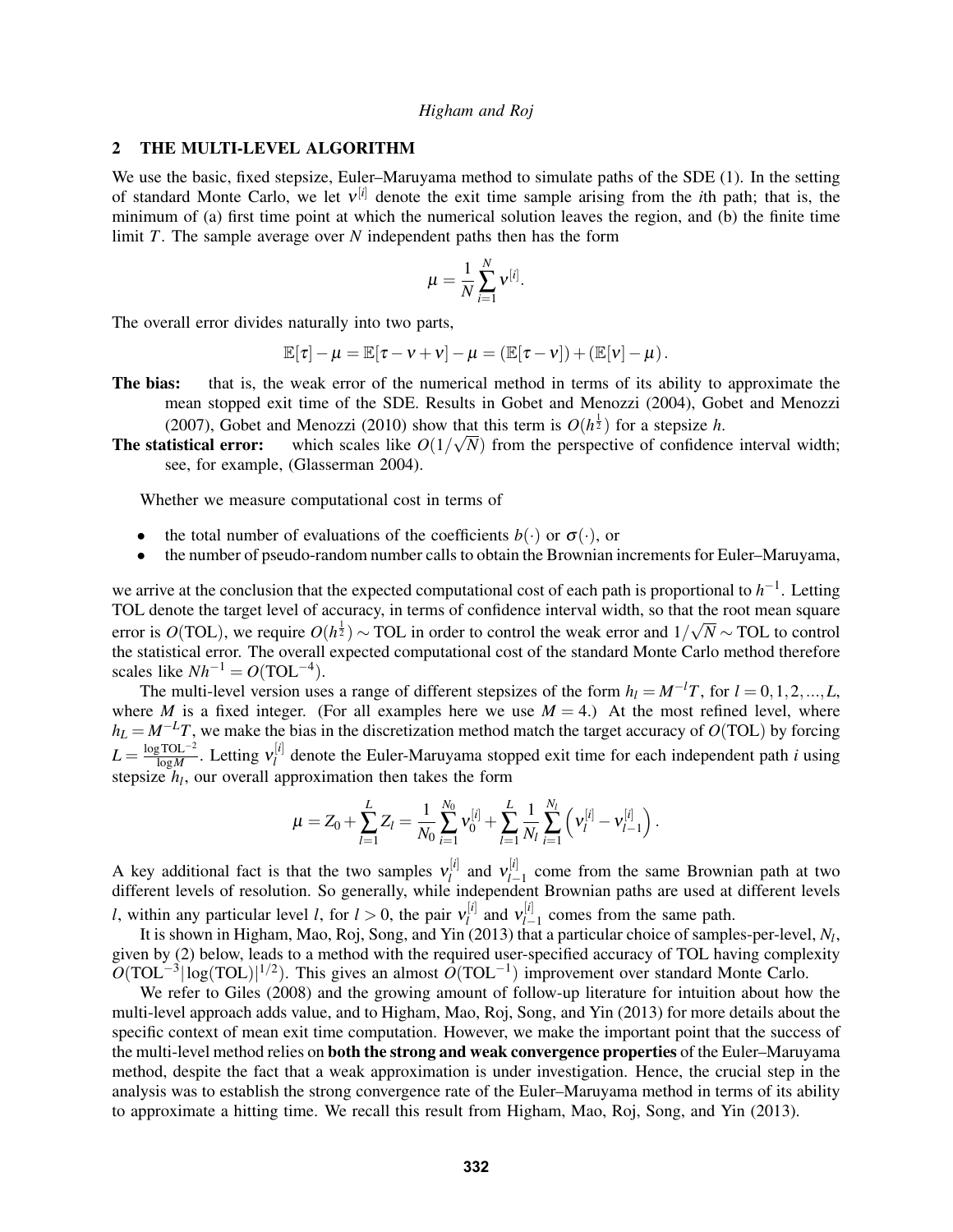Theorem 1 Under the following assumptions:

- 1.  $\mathbb{C}^2$  continuity: *b* and  $\sigma$  have two continuous bounded derivatives on *O*,
- 2. Strong ellipticity: for some  $c > 0$ ,  $\sum_{ij}(\sigma(x)\sigma^*(x))_{ij}\xi_i\xi_j > c|\xi|^2$ , for all  $x \in O$ ,  $\xi \in \mathbb{R}^d$ ,
- 3. Regularity of the boundary: for  $d > 1$ ,  $O \subset \mathbb{R}^d$  is a bounded open set with its boundary  $\partial O$  being  $C^2$  smooth,

we have

$$
\mathbb{E} [|\tau - v|^p] = O(|h \log(h)|^{\frac{1}{2}}), \ \forall p \ge 1.
$$

Here, smoothness of the coefficients is required only on the compact domain *O*, so that many nonlinear SDEs (which, for example, may fail to have bounded derivatives on the whole of  $\mathbb{R}^d$ ) are covered by the analysis.

#### 3 COMPUTATIONAL RESULTS

In the following subsections we present computational results for two-dimensional Brownian motion, a simple neural network (two-dimensional correlated Brownian motion with drift hitting lines) and a firstto-default basket of corporate bonds (5-dimensional geometric Brownian motion.) For each example we confirm that the multi-level approximation converges to the correct value and estimate the order of the variance between fine and coarse approximations of stopped exit times. We also record the computational complexity, in comparison with the standard Monte Carlo method. Our aim is to add to the numerical tests in Higham, Mao, Roj, Song, and Yin (2013) by considering SDEs in more than one dimension and problems on a non-compact domain. Example 3.1 fulfills all the assumptions of Theorem 1; examples 3.2 and 3.3 violate the assumption of a non-compact domain. However, we show numerically that the multi-level algorithm performs well in this setting, too.

#### 3.1 Two-dimensional Brownian Motion

We first simulate two-dimensional Brownian motion starting at the origin, with boundary given by a ball of radius *R*. In the notation of (1) we have  $d = 2$ ,  $b \equiv 0$  and  $\sigma = I$ , where *I* denotes the identity matrix. The finite cutoff time is set to  $T = 1$  and simulations are performed for three different radius sizes. By varying the radius we check whether the multi-level algorithm performs well when the majority of sample paths leave the domain in the fixed time *T* and also when they stay in the domain within this time. The estimated stopped exit time value is compared against a reference value, which in this case was obtained using Monte Carlo simulations with  $N = 5 \times 10^7$  samples and a stepsize  $h = 10^{-4}$ . The results are presented in Table 1. We observe that a more stringent accuracy requirement decreases the error in the multi-level estimate, as expected.

In a separate test, we then fix  $R = 1$  and check the convergence behavior. In the left picture of Figure 1 we plot on a log-log scale the accuracy obtained by the multi-level algorithm as a function of TOL for TOL =  $10^{-3}$ ,  $5 \times 10^{-3}$ ,  $10^{-2}$  and  $5 \times 10^{-2}$ . We see that the algorithm produces an error that scales like TOL. A line with a slope 1 is included for reference.

In the right picture of Figure 1 we plot the quantity  $\log(\text{Var}[v_l - v_{l-1}])/\log(M)$  over different levels, for a user-specified accuracy of TOL = 0.001. A least squares fit for the slope produces  $q = -0.5525$  with a residual of 0.1884. A line with a slope  $-\frac{1}{2}$  $\frac{1}{2}$  is also included for reference. This agrees with the estimate in Higham, Mao, Roj, Song, and Yin (2013), which forms a key part of the complexity analysis.

Finally, we compare the computational complexity of standard Monte Carlo with the multi-level version in Figure 2. The computational cost of the multi-level version is measured as

$$
Cost_{MLMC} := \left(N_0 + \sum_{l=1}^{L} N_l M^l\right) \frac{d}{T} \mathbb{E}[\tau],
$$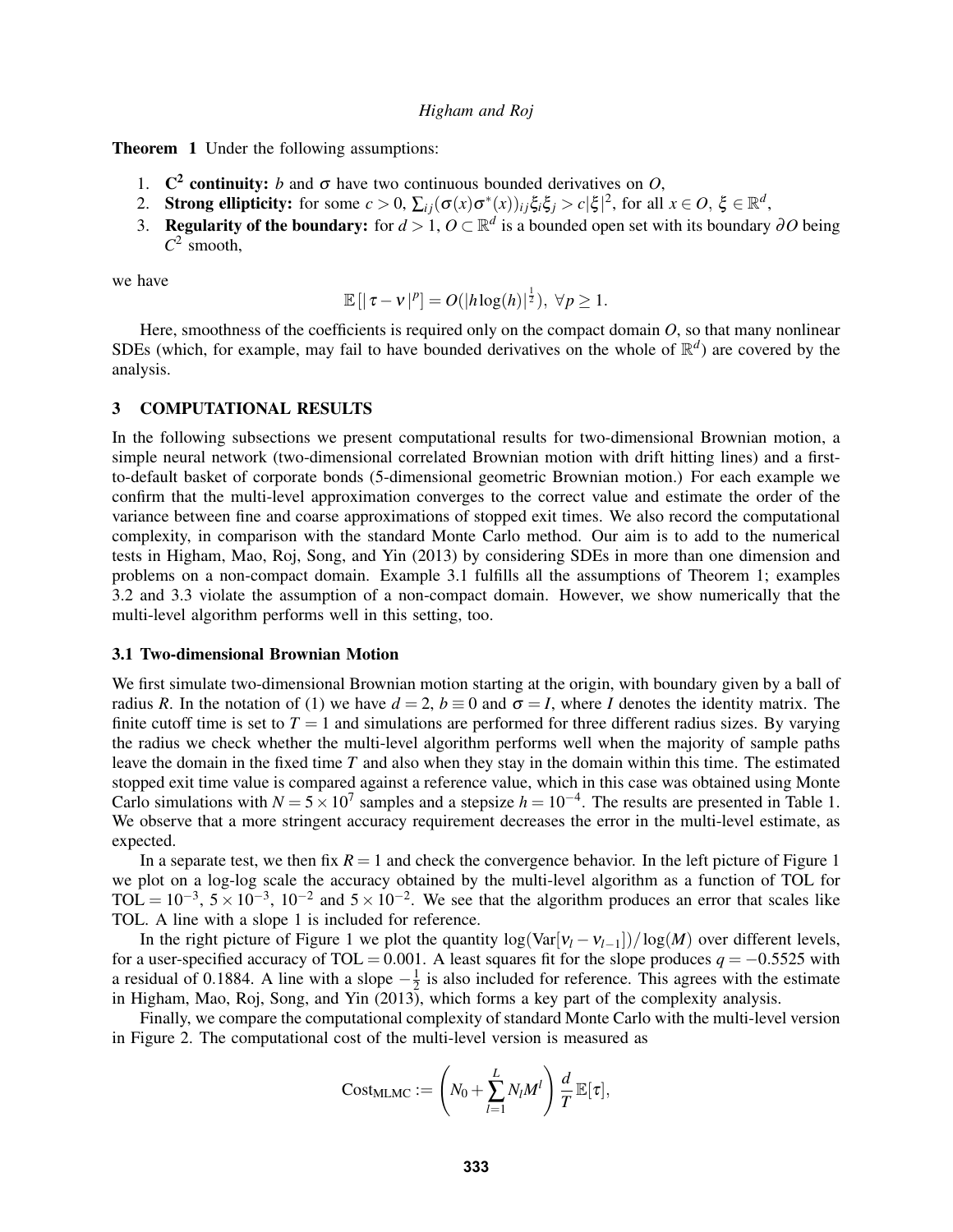| <b>Radius</b> | Reference value | TOL   | <b>MLMC</b> | Absolute error $\%$ |
|---------------|-----------------|-------|-------------|---------------------|
| $R = 0.5$     | 0.1279(0.00003) | 0.01  | 0.1317      | 2.97                |
|               |                 | 0.005 | 0.1354      | 5.86                |
|               |                 | 0.001 | 0.1294      | 1.17                |
| $R = 1.0$     | 0.4737(0.00008) | 0.01  | 0.5037      | 6.33                |
|               |                 | 0.005 | 0.4807      | 1.48                |
|               |                 | 0.001 | 0.4758      | 0.44                |
| $R = 1.5$     | 0.7830(0.00008) | 0.01  | 0.8454      | 7.97                |
|               |                 | 0.005 | 0.7853      | 0.29                |
|               |                 | 0.001 | 0.7847      | 0.22                |

Table 1: Reference solution was obtained using Monte Carlo simulations,  $N = 5 \times 10^7$ ,  $h = 10^{-4}$ . Values in parentheses indicate the half-width of the 95% confidence interval.

where  $d$  is the dimension of the approximated process and  $N_l$  is the number of paths used on each level, calculated as

$$
N_l = \left[2\text{TOL}^{-2}\sqrt{\text{Var}[v_l - v_{l-1}]\mathbf{M}^{-l}}\left(\sum_{l=0}^{L} \sqrt{\text{Var}[v_l - v_{l-1}]\mathbf{M}^l}\right)\right], \quad 0 \le l \le L. \tag{2}
$$

We measure the computational cost of the standard Monte Carlo method as

$$
Cost_{stdMC} := \frac{Nd}{h}\mathbb{E}[\tau],
$$

where *h* is the fixed stepsize such that  $h = TOL^2$  and *N* is the total number of sample paths, chosen adaptively to obtain the required variance. In Figure 2 we plot on a log-log scale the computational cost as a function of the accuracy TOL. For TOL =  $2^{-4}$ ,  $2^{-5}$ ,  $2^{-6}$ ,  $2^{-7}$  and  $2^{-8}$  we perform 50 multi-level Monte Carlo computations using different initial states of the pseudo-random number generator, and plot the complexity results with green circles. Then we take averages for each accuracy, indicated as black crosses, and compare them with the complexity of standard Monte Carlo, indicated as red squares. A least squares fit performed on the Monte Carlo slope produces  $q = -4.2156$  with a residual 1.0966, and on the multi-level Monte Carlo slope gives  $q = -3.1688$  with a residual of 1.2891. This is in agreement with the analytical results quoted in Section 1: the standard Monte Carlo complexity of *O*(TOL−<sup>4</sup> ) and the multi-level Monte Carlo complexity of  $O(TOL^{-3}|\log(TOL)|^{1/2})$ .

#### 3.2 Simple Neural Network

We now apply the multi-level Monte Carlo algorithm in a neural network setting. Various models have been considered for the firing of single neurons, but there is an agreement among researchers that if the electrical state of the neural membrane is stated as a single number, which moves towards or away from the firing potential depending on whether the neuron receives excitatory or inhibitory input, respectively, then the time to firing can be estimated by the first hitting time of a certain level for a Brownian motion with drift (Fienberg 1974; Gerstein and Mandelbrot 1964; Iyengar 1985).

Here we are interested in the mean first hitting time of 2-dimensional correlated Brownian motion with drift *b*,

$$
dX_i(s) = b_i ds + \sigma_i dW_i(s),
$$

with constant drift  $b_1 = 0.1$ ,  $b_2 = 0.2$ , constant diffusion coefficient  $\sigma_i = 1$ ,  $i = 1, 2$ , initial value  $X_i(0) = 1$ , *i* = 1,2 and correlation coefficient  $\rho = -0.5$ , producing the variance-covariance matrix  $\Sigma = \begin{bmatrix} 1 & -0.5 \\ -0.5 & 1 \end{bmatrix}$ .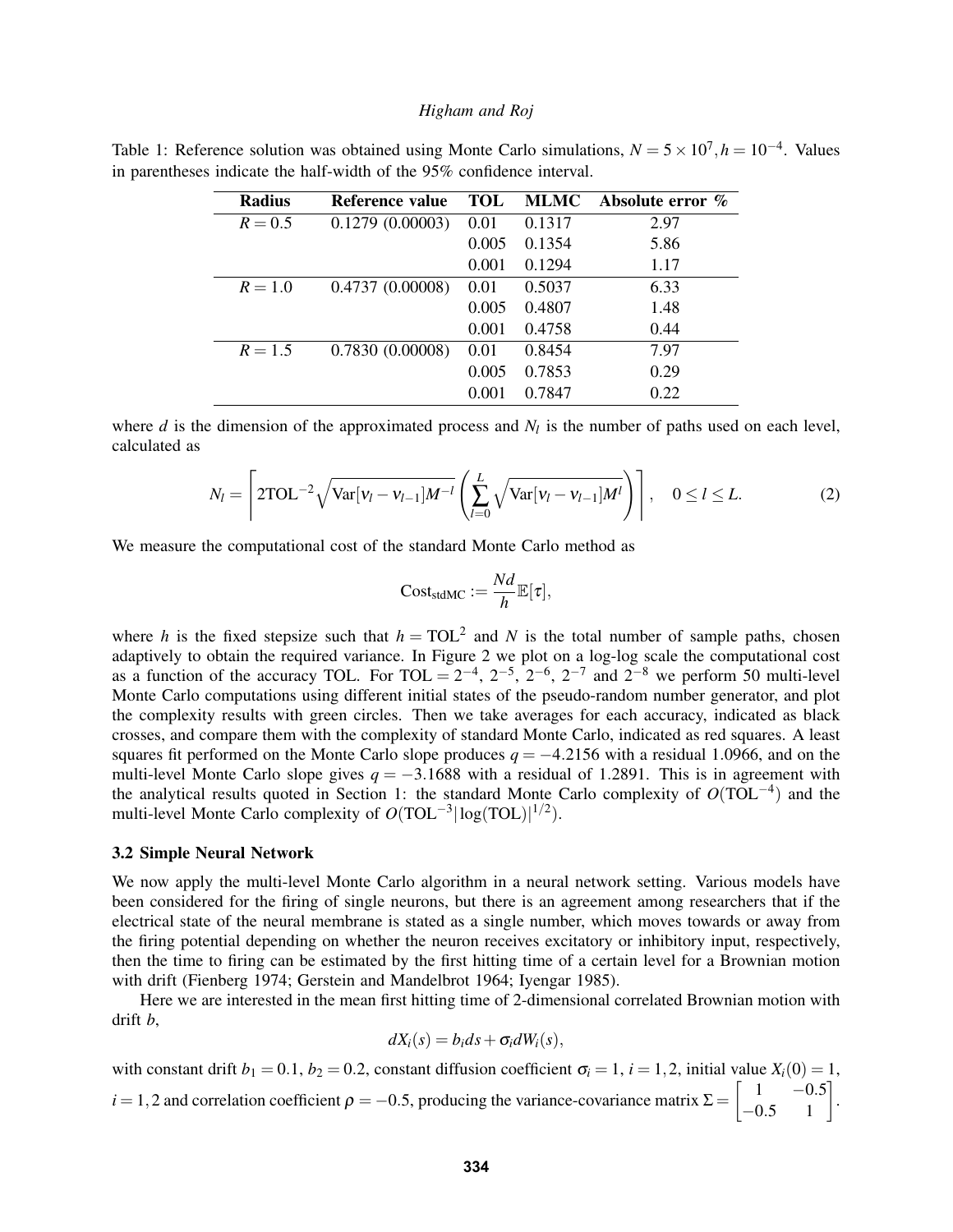*Higham and Roj*



Figure 1: Two-dimensional Brownian motion. Left: weak error of the multi-level algorithm. Right: variance of  $v_l - v_{l-1}$  over a sequence of levels.

The Cholesky decomposition of  $\Sigma$  gives  $C = \begin{bmatrix} 1 & -0.5 \\ 0 & 0.8660 \end{bmatrix}$ , which is then used to simulate correlated Brownian motions. For  $i = 1, 2$  we define the stopping times

$$
\tau_i = \inf\{t > 0 : X_i(t) \leq B_i\},\
$$

where we set  $B_1 = 0.5$  and  $B_2 = 0.25$ . The quantity of interest is then  $\mathbb{E}[(\tau_1 \wedge \tau_2) \wedge T]$ . In Figure 3 we check the convergence rates of the algorithm and variance. The results are consistent with those in subsection 3.1. A least squares fit for the variance slope gives  $q = -0.5025$  with a residual 0.0559.

We also check the computational cost of the algorithm in Figure 4. A least squares fit for the standard Monte Carlo slope produces  $q = -3.9492$  with a residual 1.1694, whereas the multi-level method gives  $q = -3.2004$  with a residual 0.5913, confirming the theoretical complexity outlined in Section 1.

### 3.3 First-to-Default Swaps

Finally, we apply the multi-level Monte Carlo algorithm in a financial setting to basket default swaps used in risk management. These financial instruments are derivative securities tied to an underlying basket of corporate bonds or other assets subject to credit risk. A basket default swap gives the protection buyer a type of insurance against the possibility of default in exchange for regular payments made to the protection seller (Chen and Glasserman 2008). These instruments are popular mainly because insuring a basket of assets is usually cheaper than insuring each asset separately. We focus on the example of a first-to-default swap in which the protection buyer is compensated if any asset in the basket defaults, at which time the contract expires (Joro, Niu, and Na 2004).

Without trying to price the protection and value legs at several dates, here we are interested in mean first default time of the first-to-default basket of 5 corporate bonds with maturity  $T = 2$  years. We note that it is common to use structural models (see, for example, (Black and Cox 1976)) with a geometric Brownian motion to describe dynamics for the value of the underlying assets (Crouhy, Galai, and Mark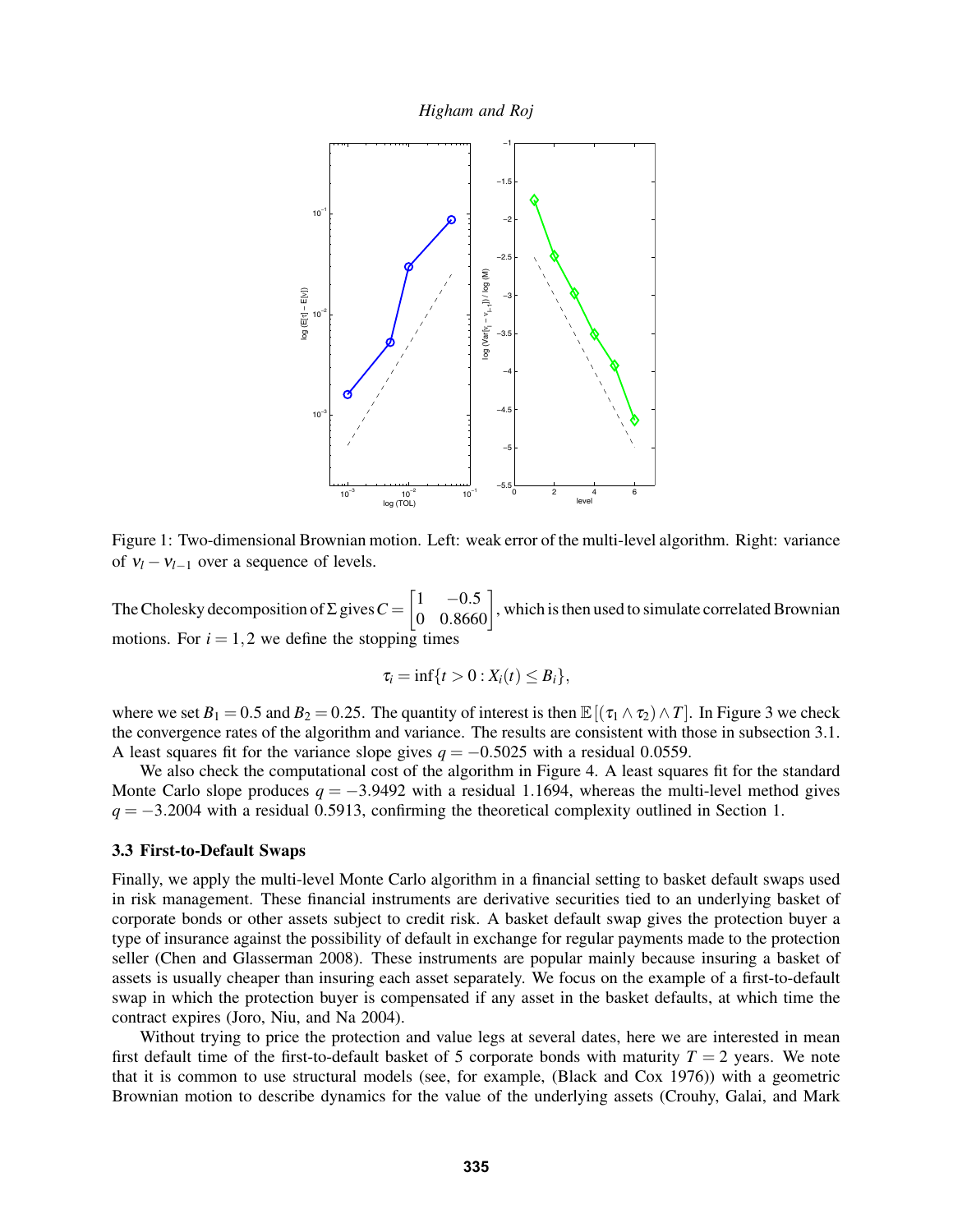



Figure 2: Two-dimensional Brownian motion. Computational cost of standard Monte Carlo (red squares) and multi-level Monte Carlo (green circles). Black crosses indicate averages of multi-level Monte Carlo cost for each accuracy.

2000). Hence, we simulate the underlying processes using a geometric Brownian motion model

$$
dX_i(s) = b_i X_i(s) ds + \sigma_i X_i(s) dW_i(s),
$$

with constant drift coefficient  $b_1 = 0.11$ ,  $b_2 = 0.09$ ,  $b_3 = 0.07$ ,  $b_4 = 0.04$ ,  $b_5 = 0.02$ , and constant volatility  $\sigma_1 = 0.4$ ,  $\sigma_2 = 0.6$ ,  $\sigma_3 = 0.8$ ,  $\sigma_4 = 0.8$ ,  $\sigma_5 = 1$ . The initial value of each company is set to 1, i.e.,  $X_i(0) = 1$ ,  $i = 1, \ldots, 5$ . The lower boundary, which is a default level, is set to  $B = 0.1$ . We are interested in estimating the quantity  $\mathbb{E}[(\tau_1 \wedge \tau_2 \wedge \tau_3 \wedge \tau_4 \wedge \tau_5) \wedge T]$ . We used Monte Carlo simulations with a fixed timestep  $h = 10^{-3}$ and  $N = 5 \times 10^6$  samples to obtain a reference value of  $\mathbb{E}[\tau \wedge T] = 1.2359$  for the mean first default time of the basket. The half-interval width of the 95% confidence interval is 0.0005, making the statistical error negligible.

We use the same format as in the previous two examples. In the right hand picture of Figure 5 a least squares fit for the slope produces  $q = -0.6049$  with a residual of 0.5252.

In Figure 6 a least squares fit performed on the Monte Carlo slope produces *q* = −4.1018 with a residual 2.9224, and on the multi-level Monte Carlo slope gives  $q = -2.7704$  with a residual of 1.4031. The results are also consistent with the theoretical predictions.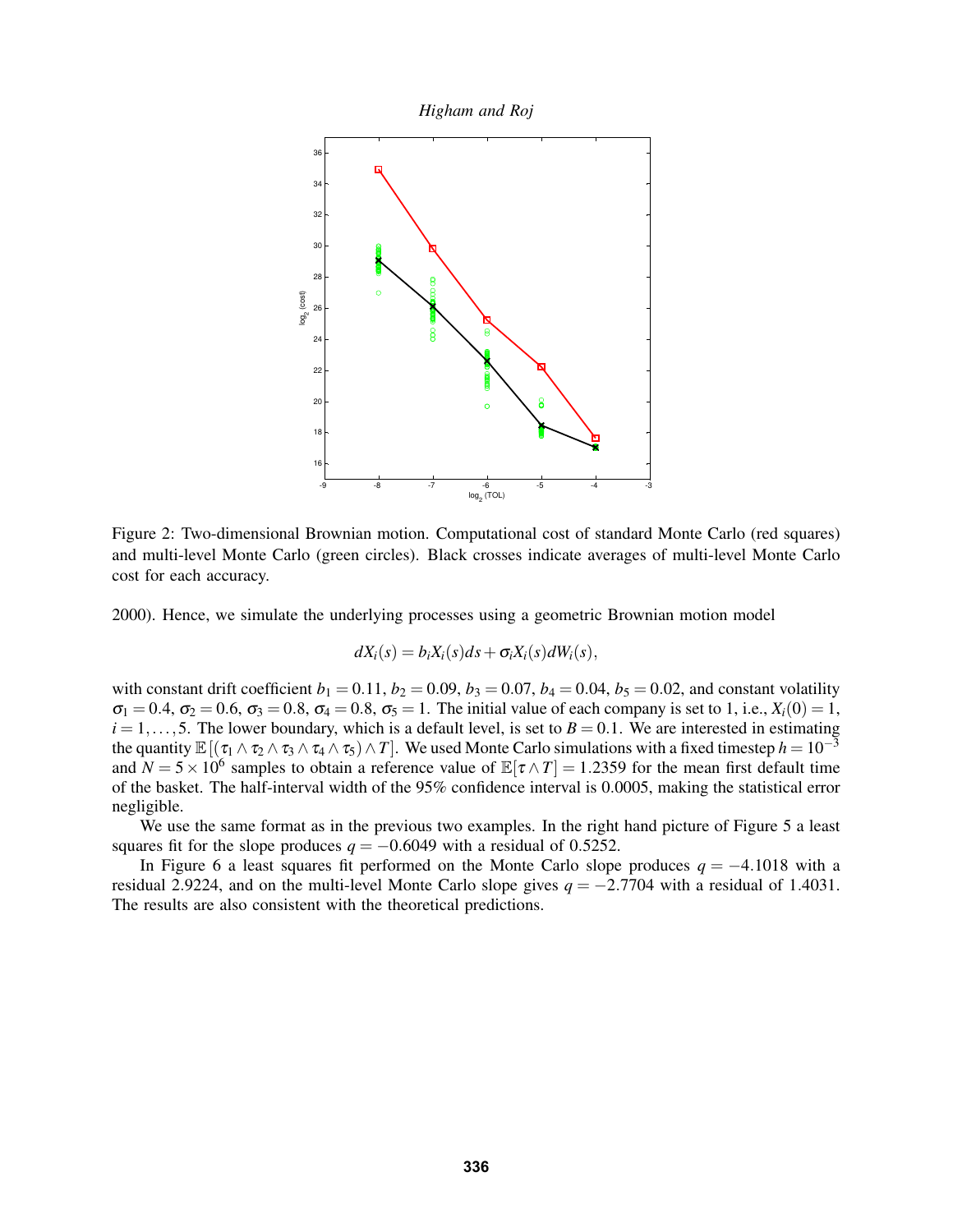

Figure 3: Neural network. Left: weak error of the multi-level algorithm. Right: variance of ν*<sup>l</sup>* −ν*l*−<sup>1</sup> over a sequence of levels.



Figure 4: Neural network. Computational cost of standard Monte Carlo (red squares) and multi-level Monte Carlo (green circles). Black crosses indicate averages over 50 simulations of multi-level Monte Carlo cost for each accuracy.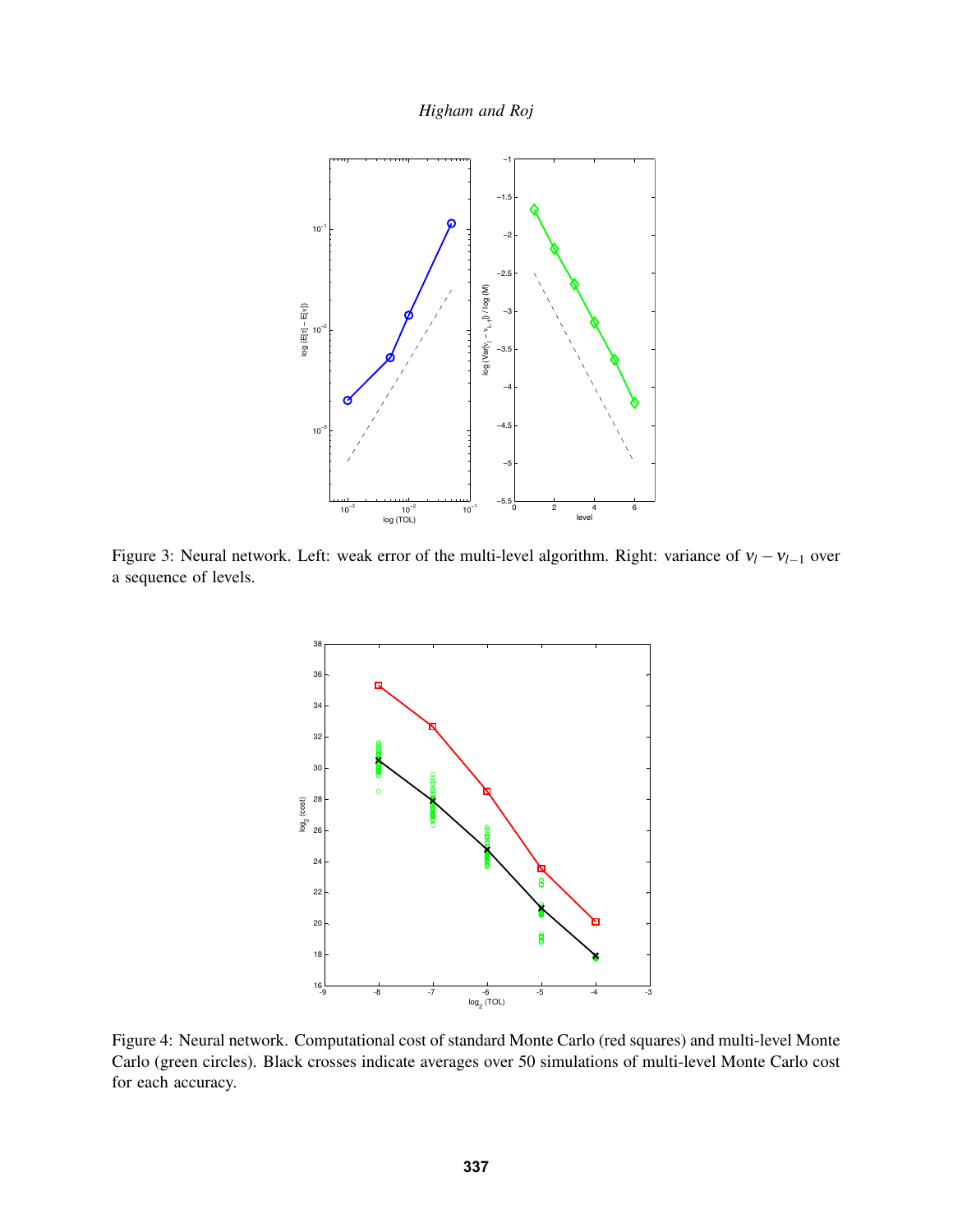*Higham and Roj*



Figure 5: First-to-default. Left: weak error of the multi-level algorithm. Right: variance of ν*<sup>l</sup>* −ν*l*−<sup>1</sup> over a sequence of levels.



Figure 6: First-to-default. Computational cost of standard Monte Carlo (red squares) and multi-level Monte Carlo (green circles). Black crosses indicate averages over 30 simulations of multi-level Monte Carlo cost for each accuracy.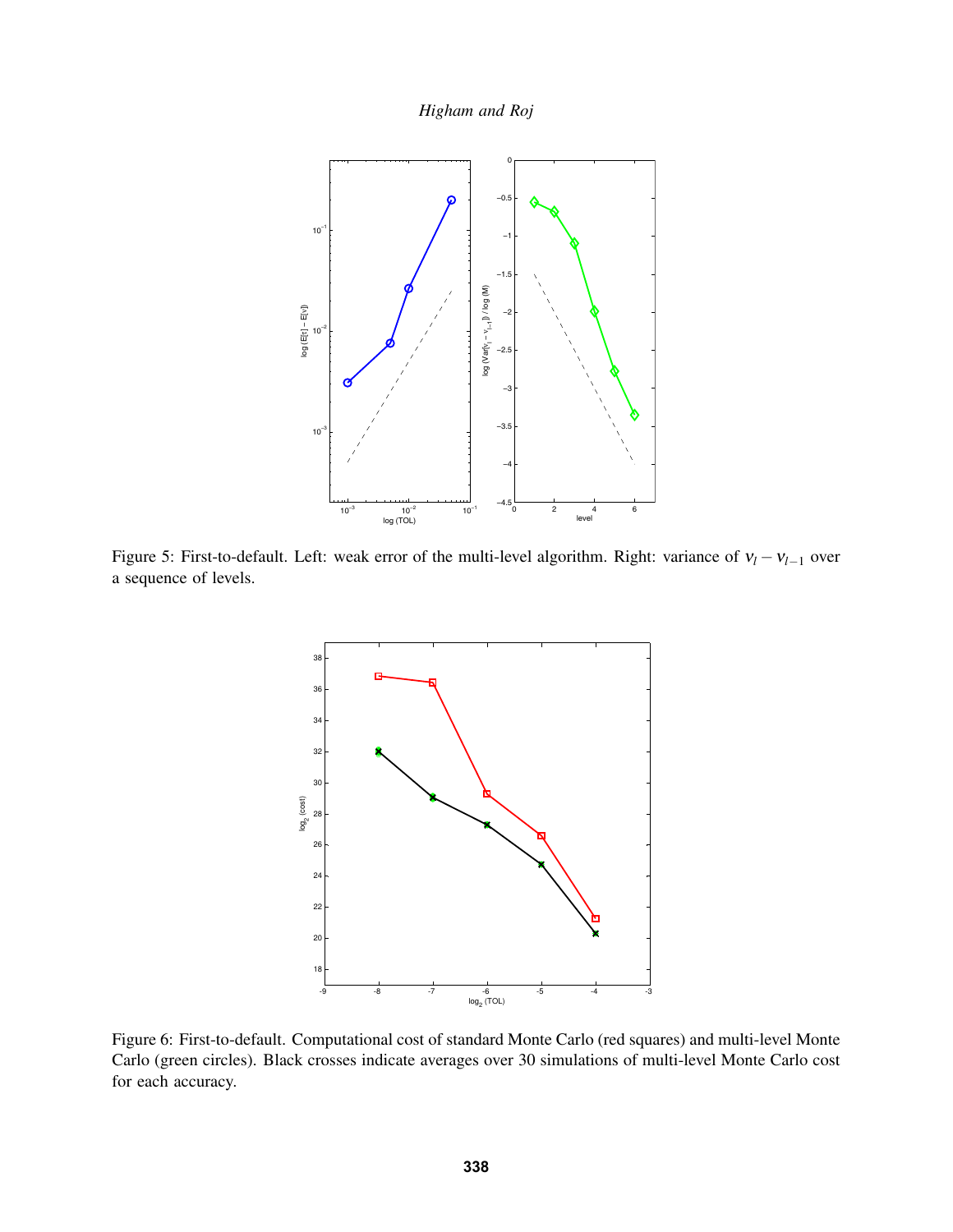## ACKNOWLEDGMENTS

MR was supported by the Engineering and Physical Sciences Research Council of the UK, and by Numerical Algorithms Group Ltd. DJH was supported by a Leverhulme Fellowship.

## REFERENCES

- Andersen, L. 2000. "A Simple Approach to the Pricing of Bermudan Swaptions in the Multi-Factor Libor Market Model". *Journal of Computational Finance* 3:5–32.
- Black, F., and J. Cox. 1976. "Valuing Corporate Securities: Some Effects of Bond Indenture Provisions". *The Journal of Finance* 31 (2): 351–367.
- Boyle, P., M. Broadie, and P. Glasserman. 1997. "Monte Carlo Methods for Security Pricing". *Journal of Economic Dynamics and Control* 21 (8-9): 1267–1321.
- Chen, Z., and P. Glasserman. 2008. "Fast Pricing of Basket Default Swaps". *Operations Research* 56 (2): 286–303.
- Crouhy, M., D. Galai, and R. Mark. 2000. "A Comparative Analysis of Current Credit Risk Models". *Journal of Banking & Finance* 24 (1-2): 59–117.
- Fienberg, S. 1974. "Stochastic Models for Single Neuron Firing Trains: a Survey". *Biometrics* 30 (3): 399–427.
- Gerstein, G., and B. Mandelbrot. 1964. "Random Walk Models for the Spike Activity of a Single Neuron". *Biophysical Journal* 4 (1): 41–68.
- Giles, M. 2008. "Multilevel Monte Carlo Path Simulation". *Operations Research* 56 (3): 607–617.
- Glasserman, P. 2004. *Monte Carlo Methods in Financial Engineering*. Springer Verlag.
- Gobet, E., and S. Menozzi. 2004. "Exact Approximation Rate of Killed Hypoelliptic Diffusions Using the Discrete Euler Scheme". *Stochastic Processes and their Applications* 112 (2): 201–223.
- Gobet, E., and S. Menozzi. 2007. "Discrete Sampling of Functionals of Itô Processes". *Séminaire de Probabilites XL ´* XL:355–374.
- Gobet, E., and S. Menozzi. 2010. "Stopped Diffusion Processes: Boundary Corrections and Overshoot". *Stochastic Processes and their Applications* 120 (2): 130–162.
- Heinrich, S. 2001. "Multilevel Monte Carlo Methods". In *Lecture Notes in Large Scale Scientific Computing*, edited by S. Margenov, J. Wasniewski, and P. Yalamov, 58–67: Springer-Verlag.
- Higham, D., X. Mao, M. Roj, Q. Song, and G. Yin. 2013. "Mean Exit Times and the Multi-level Monte Carlo Method". *SIAM Journal on Uncertainty Quantification* to appear.
- Iyengar, S. 1985. "Hitting Lines with Two-dimensional Brownian Motion". *SIAM Journal on Applied Mathematics* 45:983–989.
- Joro, T., A. Niu, and P. Na. 2004, December. "A Simulation-Based First-to-Default (FtD) Credit Default Swap (CDS) Pricing Approach under Jump-Diffusion". In *Proceedings of the 2004 Winter Simulation Conference*, edited by R. G. Ingalls, M. D. Rossetti, J. S. Smith, and B. A. Peters, Volume 2, 1632–1636. Piscataway, New Jersey: Institute of Electrical and Electronics Engineers, Inc.
- Longstaff, F., and E. Schwartz. 2001. "Valuing American Options by Simulation: A Simple Least-squares Approach". *Review of Financial Studies* 14 (1): 113.
- Mannella, R. 1999. "Absorbing Boundaries and Optimal Stopping in a Stochastic Differential Equation". *Physics Letters A* 254 (5): 257–262.

### AUTHOR BIOGRAPHIES

DESMOND J. HIGHAM is a professor and 1966 Chair of Numerical Analysis in the Department of Mathematics and Statistics at the University of Strathclyde. He is a Fellow of the Royal Society of Edinburgh and a Fellow of the Society for Industrial and Applied Mathematics. He serves as Section Editor of the Survey and Review section of Society for Industrial and Applied Mathematics (SIAM) Review and is on the editorial board of a number of journals, such as Proceedings of the Royal Society A, IMA Journal of